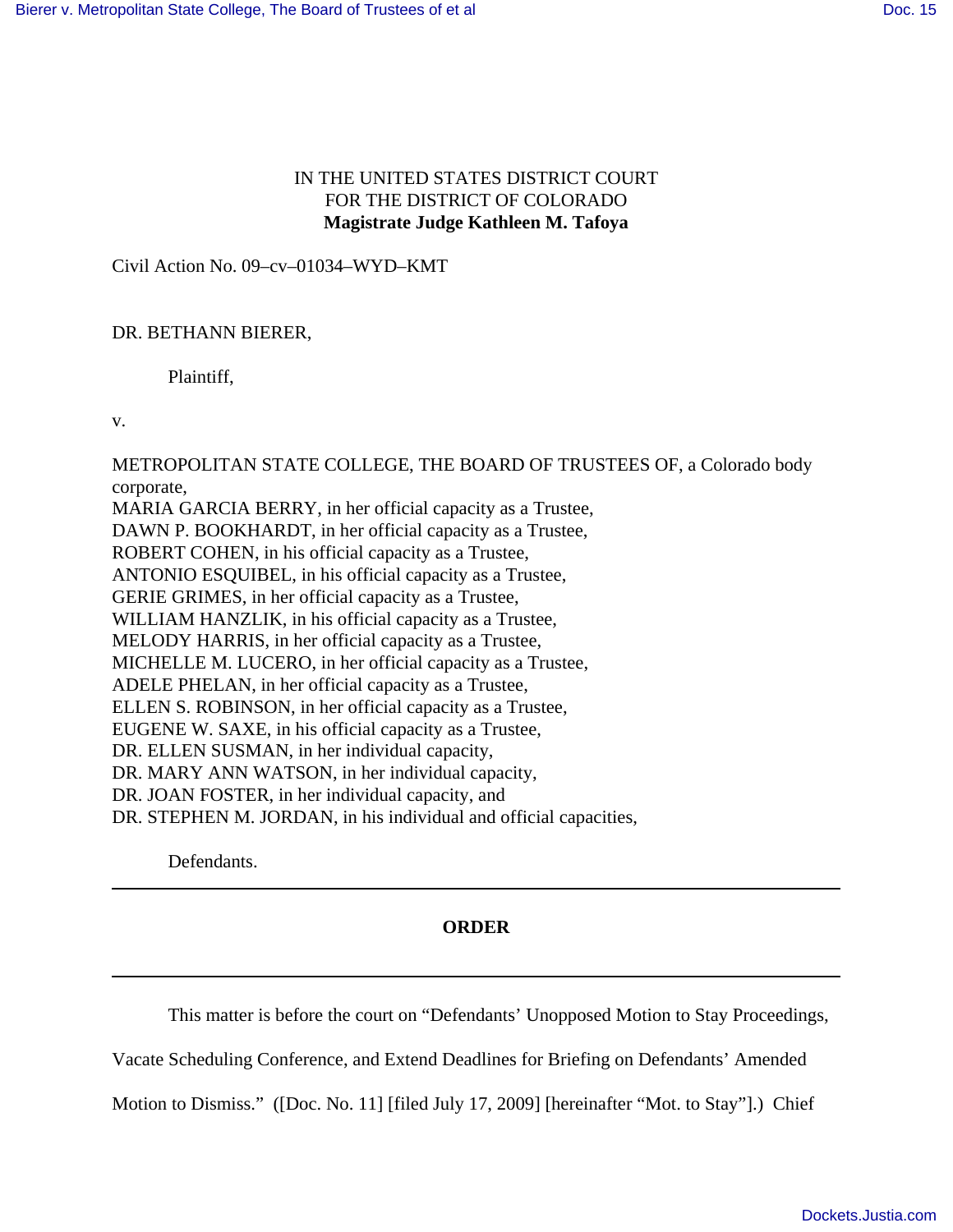Judge Wiley Y. Daniel previously granted that part of Defendants' Motion seeking an extension of time for Plaintiff to respond to Defendants' Amended Motion to Dismiss ([Doc. No. 10] [filed July 15, 2009]) and referred the remainder of the motion for ruling by this court. ([Doc. No. 12] [filed July 17, 2009].) Defendants request that proceedings be stayed in this matter pending the resolution of the Amended Motion to Dismiss currently pending before Chief Judge Daniel. As grounds therefor, Defendants claim that the Amended Motion to Dismiss "raises serious issues of governmental and qualified immunity." (Mot. to Stay at 3.)

"[I]mmunity provisions, whether qualified, absolute or pursuant to the Eleventh Amendment, are meant to free officials from the concerns of litigation, including 'avoidance of disruptive discovery.'" *Ashcroft v. Iqbal*, 129 S. Ct. 1937, 1945–46 (2009) (quoting *Siegert v. Gilley*, 500 U.S. 226, 236 (1991) (Kennedy, J., concurring in judgment)). As explained by the Court in *Iqbal*, there are serious and legitimate reasons for this protection:

If a Government official is to devote time to his or her duties, and to the formulation of sound and responsible policies, it is counterproductive to require the substantial diversion that is attendant to participating in litigation and making informed decisions as to how it should proceed. Litigation, though necessary to ensure that officials comply with the law, exacts heavy costs in terms of efficiency and expenditure of valuable time and resources that might otherwise be directed to the proper execution of the work of the Government. The costs of diversion are only magnified when Government officials are charged with responding to [the burdens of litigation discovery].

*Id.* at 1953.

The Federal Rules of Civil Procedure do not expressly provide for a stay of proceedings. *See String Cheese Incident, LLC v. Stylus Shows, Inc.*, 02-CV-01934-LTB-PA, 2006 WL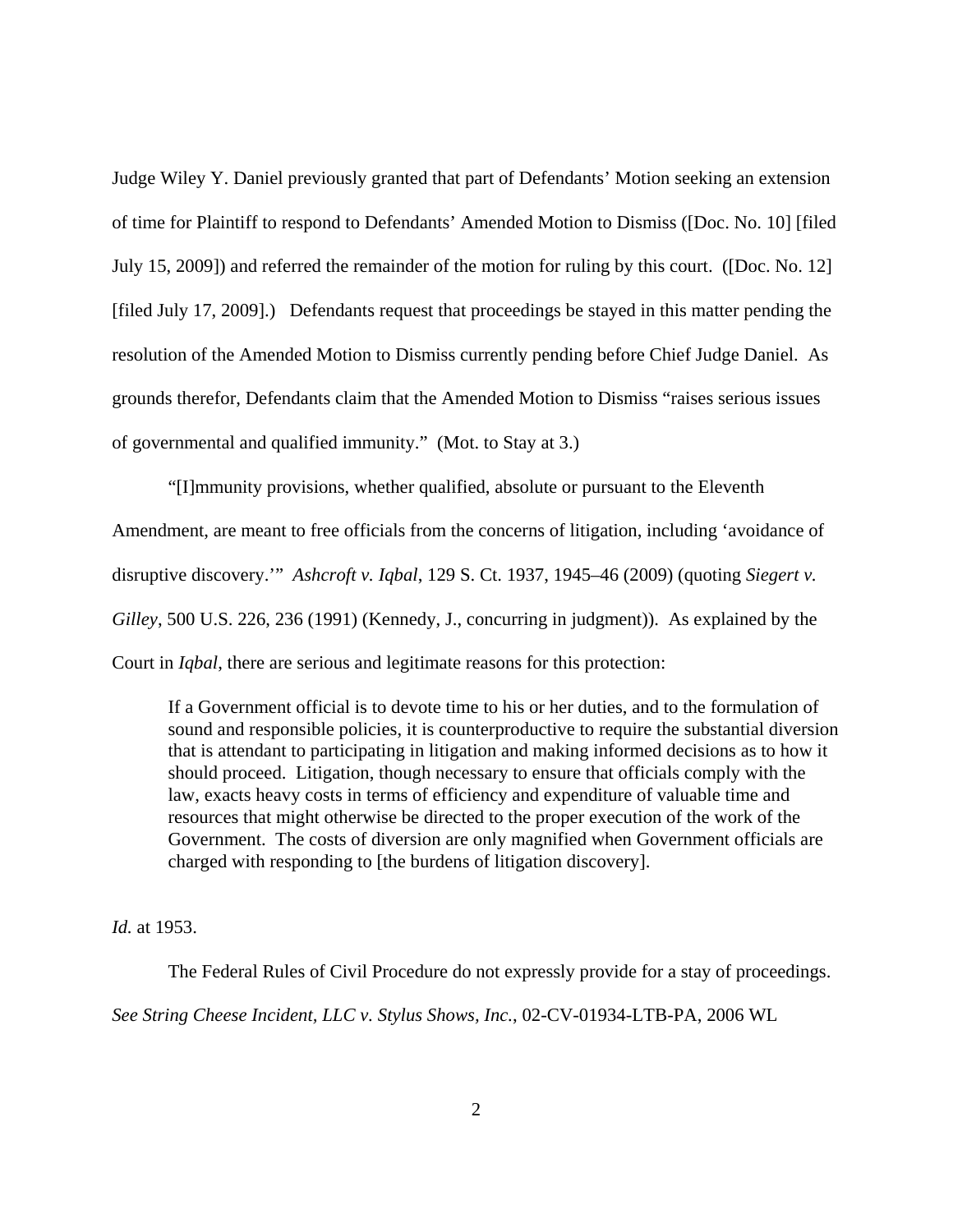894955, at \*2 (D. Colo. March 30, 2006) (unpublished). Fed. R. Civ. P. 26(c) does, however, provide that

A party or any person from whom discovery is sought may move for a protective order in the court where the action is pending . . . The court may, for good cause, issue an order to protect a party or person from annoyance, embarrassment, oppression, or undue burden or expense . . .

A motion to stay discovery is an appropriate exercise of this court's discretion. *Landis v. North American Co.*, 299 U.S. 248, 254–255 (1936). The power to stay proceedings is incidental to the power inherent in every court to control the disposition of the causes on its docket with economy of time and effort for itself, for counsel, and for litigants. How this can best be done calls for the exercise of judgment, which must weigh competing interests and maintain an even balance. *Kansas City Southern Ry. Co. v. United States*, 282 U.S. 760, 763 (1931).

Indeed, "a court may decide that in a particular case it would be wise to stay discovery on the merits until [certain challenges] have been resolved." 8 Charles Alan Wright et al., *Federal Practice and Procedure* § 2040, at 521–22 (2d ed. 1994) ("[W]hen one issue may be determinative of a case, the court has discretion to stay discovery on other issues until the critical issue has been decided."); *see also Vivid Techs., Inc. v.. Am. Sci. & Eng'g, Inc.*, 200 F.3d 795, 804 (Fed. Cir.1999) ("When a particular issue may be dispositive, the court may stay discovery concerning other issues until the critical issue is resolved.").

A stay of all discovery is generally disfavored in this District. *Chavez v. Youn Am. Ins. Co.*, No. 06-2419, 2007 U.S. Dist. LEXIS 15054, 2007 WL 683973 (D. Colo. Mar. 2, 2007).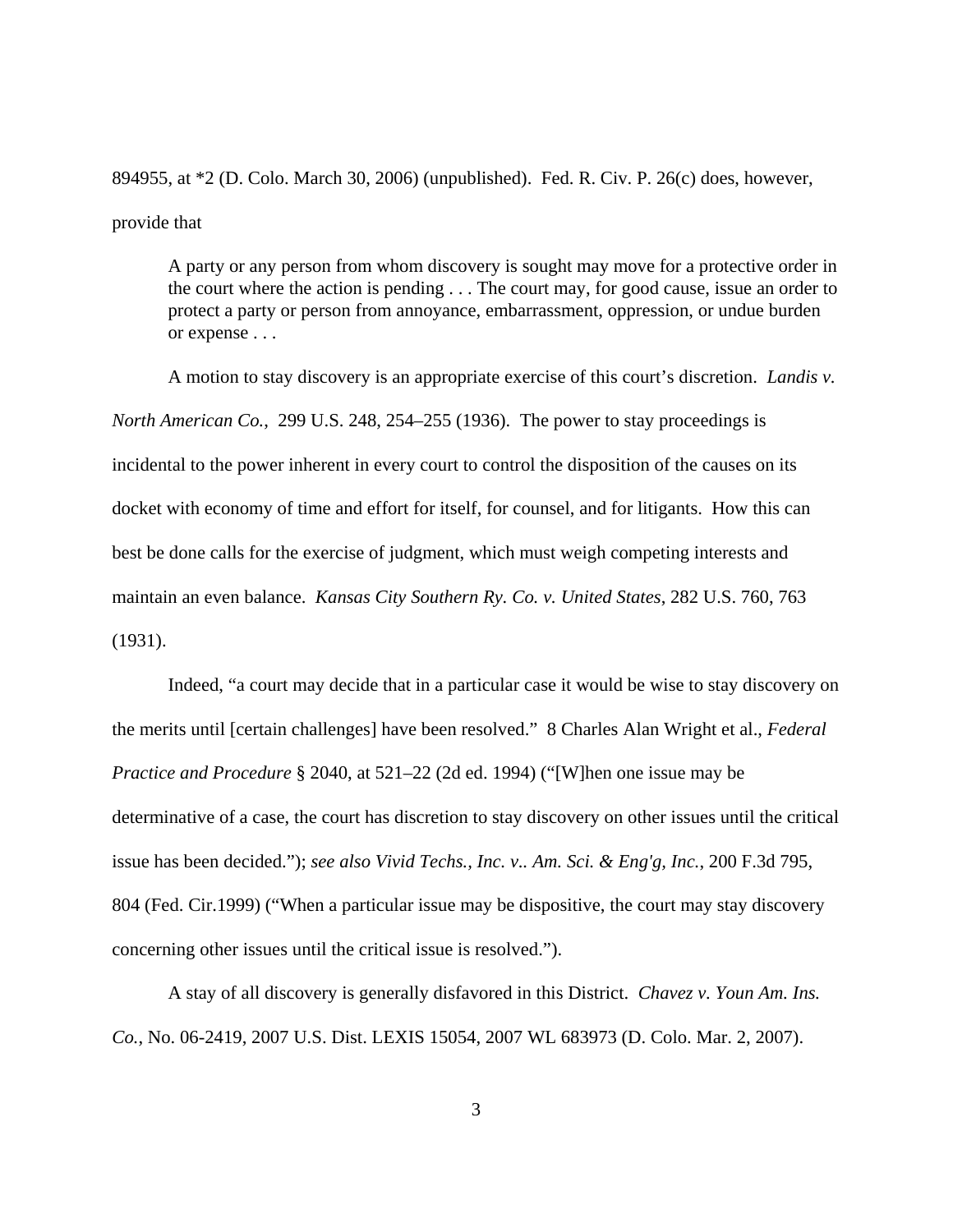Nevertheless, a stay may be appropriate if "resolution of a preliminary motion may dispose of the entire action." *Nankivil v. Lockheed Martin Corp.*, 216 F.R.D. 689, 692 (M.D.Fla.2003). When considering a stay of discovery, the court may consider and weigh: "(1) the plaintiff's interests in proceeding expeditiously with the civil action and the potential prejudice to plaintiff of a delay; (2) the burden on the defendants; (3) the convenience to the court; (4) the interests of persons not parties to the civil litigation; and (5) the public interest." *Kansas City Southern Ry. Co. v. United States*, 282 U.S. 760, 763 (1931); *See also*, *FDIC v. Renda*, No. 85-2216-O, 1987 WL 348635, at \*2 (D. Kan. Aug. 6, 1987).

The parties are in agreement that discovery and all other proceedings should be stayed until a ruling on the Motion to Dismiss. (Mot. to Stay at 5.) Therefore, any prejudice to the plaintiff resulting from the stay does not weigh heavily in this court's analysis. Defendants claim that if discovery were to proceed they would incur the following burdens: 1) loss of "the benefits of governmental immunity and qualified immunity;" 2) unnecessary and duplicative discovery; and 3) undue burden and expense. (*Id.* at 6.) Plaintiff does not dispute this claim. Upon review of the pleadings, the court finds that issues of qualified and Eleventh Amendment immunity may be dispositive of the vast majority of claims and defendants.

Furthermore, there is no indication that granting a stay will inconvenience the court or prejudice the interests of persons not parties to this action. Indeed, the public interest is served by avoiding what the parties characterize as unnecessary expenses associated with duplicative discovery. *See* Fed. R. Civ. P. 1 (instructing that the Federal Rules "should be construed and